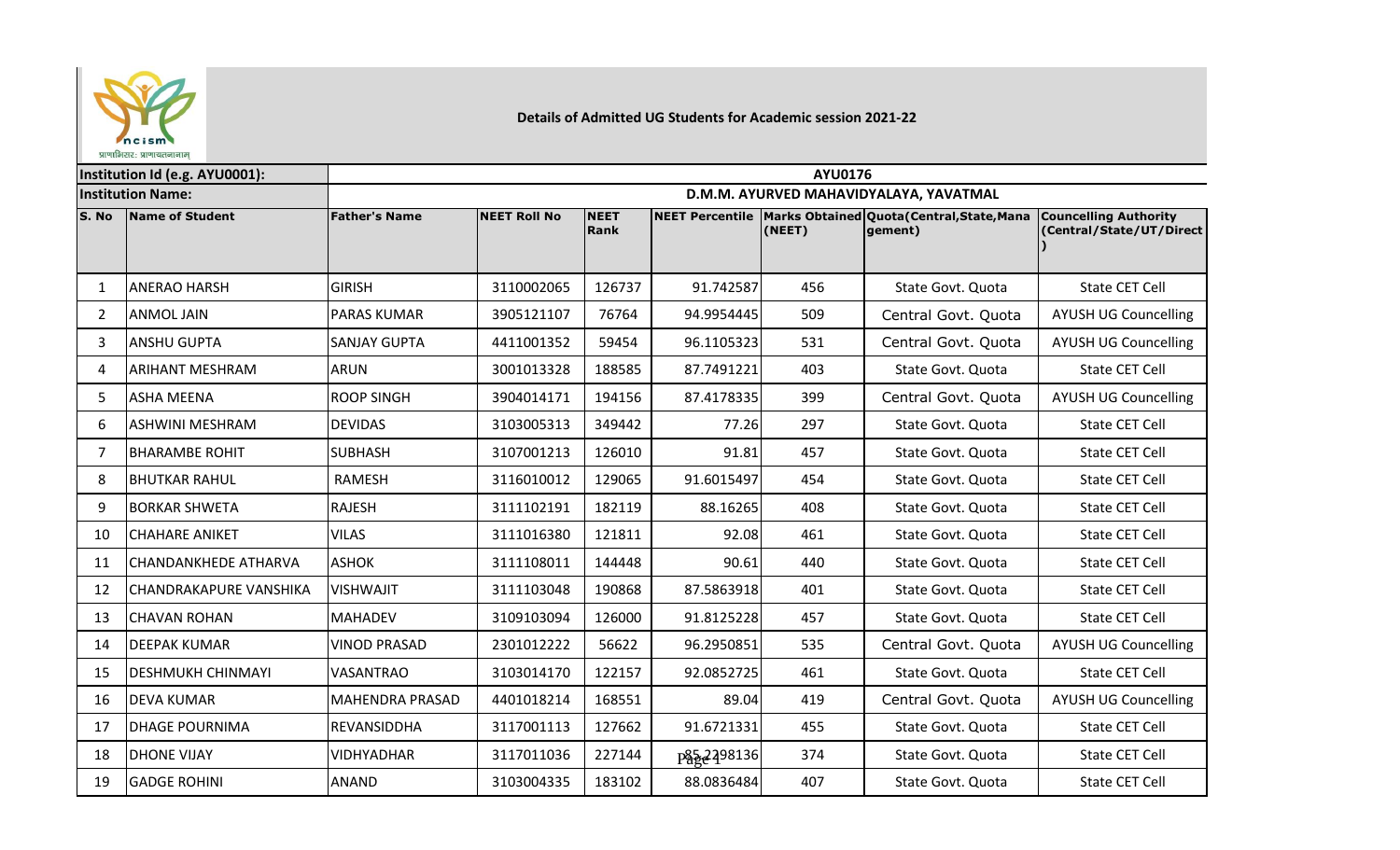| 20 | <b>GAYAKWAD MADHURI</b>  | <b>SUDHAKAR</b>        | 3112106294 | 171894 | S <sub>heat</sub> <sup>88.8071604</sup> | 416 | State Govt. Quota   | State CET Cell              |
|----|--------------------------|------------------------|------------|--------|-----------------------------------------|-----|---------------------|-----------------------------|
| 21 | <b>GAYAKWAD DRISHTI</b>  | PRALHAD                | 3107001066 | 130980 | 91.46                                   | 452 | State Govt. Quota   | State CET Cell              |
| 22 | <b>GONDANE MAITREE</b>   | PARASHRAM              | 3111007090 | 179863 | 88.32414499                             | 410 | State Govt. Quota   | State CET Cell              |
| 23 | <b>HAMNE MAHADEVI</b>    | RAVISHANKAR            | 3109101443 | 114363 | 92.54                                   | 468 | State Govt. Quota   | State CET Cell              |
| 24 | <b>ISHIKA JAISWAL</b>    | <b>AJAY JAISWAL</b>    | 4405105063 | 70415  | 95.4182324                              | 517 | Central Govt. Quota | <b>AYUSH UG Councelling</b> |
| 25 | <b>JADHAV PRAVIN</b>     | <b>BALASAHEB</b>       | 3109003188 | 107350 | 92.9906176                              | 475 | State Govt. Quota   | State CET Cell              |
| 26 | JAYBHAYE POOJA           | <b>CHANDRAKANT</b>     | 3109113268 | 117228 | 92.34669                                | 465 | State Govt. Quota   | State CET Cell              |
| 27 | <b>KADAM SAKSHI</b>      | VENKATRAO              | 3109005517 | 105089 | 93.1866322                              | 478 | State Govt. Quota   | State CET Cell              |
| 28 | <b>KADAM SANSKRUTI</b>   | <b>SANJAY</b>          | 3109003368 | 130051 | 91.5335566                              | 453 | State Govt. Quota   | State CET Cell              |
| 29 | <b>KAMALAPURE MANOJ</b>  | MALLIKARJUN            | 3109112179 | 117878 | 92.34669                                | 465 | State Govt. Quota   | State CET Cell              |
| 30 | <b>KANTA PRAJAPAT</b>    | <b>GANESH PRAJAPAT</b> | 3903236167 | 64934  | 95.7675877                              | 524 | Central Govt. Quota | <b>AYUSH UG Councelling</b> |
| 31 | <b>KARPE KIRAN</b>       | <b>MADHAV</b>          | 3109105380 | 129247 | 91.6015497                              | 454 | State Govt. Quota   | State CET Cell              |
| 32 | <b>KATHARE SNIGDHA</b>   | <b>DHANAJI</b>         | 3116007053 | 117559 | 92.34669                                | 463 | State Govt. Quota   | State CET Cell              |
| 33 | <b>KOLHE KISHORI</b>     | <b>MUNJAJI</b>         | 3109105357 | 121326 | 92.0852725                              | 461 | State Govt. Quota   | State CET Cell              |
| 34 | <b>KOMPLE VAISHNAVI</b>  | VIJAYKUMAR             | 3109102666 | 107295 | 92.9906176                              | 475 | State Govt. Quota   | State CET Cell              |
| 35 | <b>KUKADE SALONI</b>     | <b>NANDKISHOR</b>      | 3102012231 | 133212 | 91.3280877                              | 450 | State Govt. Quota   | State CET Cell              |
| 36 | <b>KUMARE PRIYANSHU</b>  | <b>SUNIL</b>           | 3111002649 | 382796 | 75.0980558                              | 279 | State Govt. Quota   | State CET Cell              |
| 37 | <b>KUMRE TEJASWINI</b>   | <b>KISHAN</b>          | 3112007174 | 344181 | 77.59                                   | 300 | State Govt. Quota   | State CET Cell              |
| 38 | LAXMI KUMARI             | <b>BIJAY KISHOR</b>    | 1502212241 | 57637  | 96.2500801                              | 534 | Central Govt. Quota | <b>AYUSH UG Councelling</b> |
| 39 | LIKHISHA RAJENDRA        | <b>RAJENDRA</b>        | 3115105297 | 129968 | 91.5335566                              | 453 | State Govt. Quota   | State CET Cell              |
| 40 | <b>MAHAJAN PIYUSH</b>    | <b>SUDHIR</b>          | 3111009251 | 111158 | 92.7404675                              | 471 | State Govt. Quota   | State CET Cell              |
| 41 | <b>MANOHAR KUBDE</b>     | RAUJI                  | 3111009113 | 119383 | 92.2143947                              | 463 | State Govt. Quota   | State CET Cell              |
| 42 | <b>IMERGEWAR MANISHA</b> | <b>SATISH</b>          | 3112036057 | 121317 | 92.0852725                              | 461 | State Govt. Quota   | State CET Cell              |
| 43 | <b>MRIDU SINGH</b>       | <b>SANTOSH</b>         | 3111102154 | 134129 | 91.262361                               | 449 | State Govt. Quota   | State CET Cell              |
| 44 | MUNDHE VAISHNAVI         | <b>NAMDEV</b>          | 3112029216 | 143368 | 90.6905061                              | 441 | State Govt. Quota   | State CET Cell              |
| 45 | NILGILWAR MRUNMAI        | <b>KISHOR</b>          | 3111008187 | 132020 | Page 2<br>91.397894                     | 451 | State Govt. Quota   | State CET Cell              |
| 46 | <b>PALDEWAR AARTI</b>    | RAJESHWAR              | 3112016297 | 120251 | 92.1486033                              | 462 | State Govt. Quota   | State CET Cell              |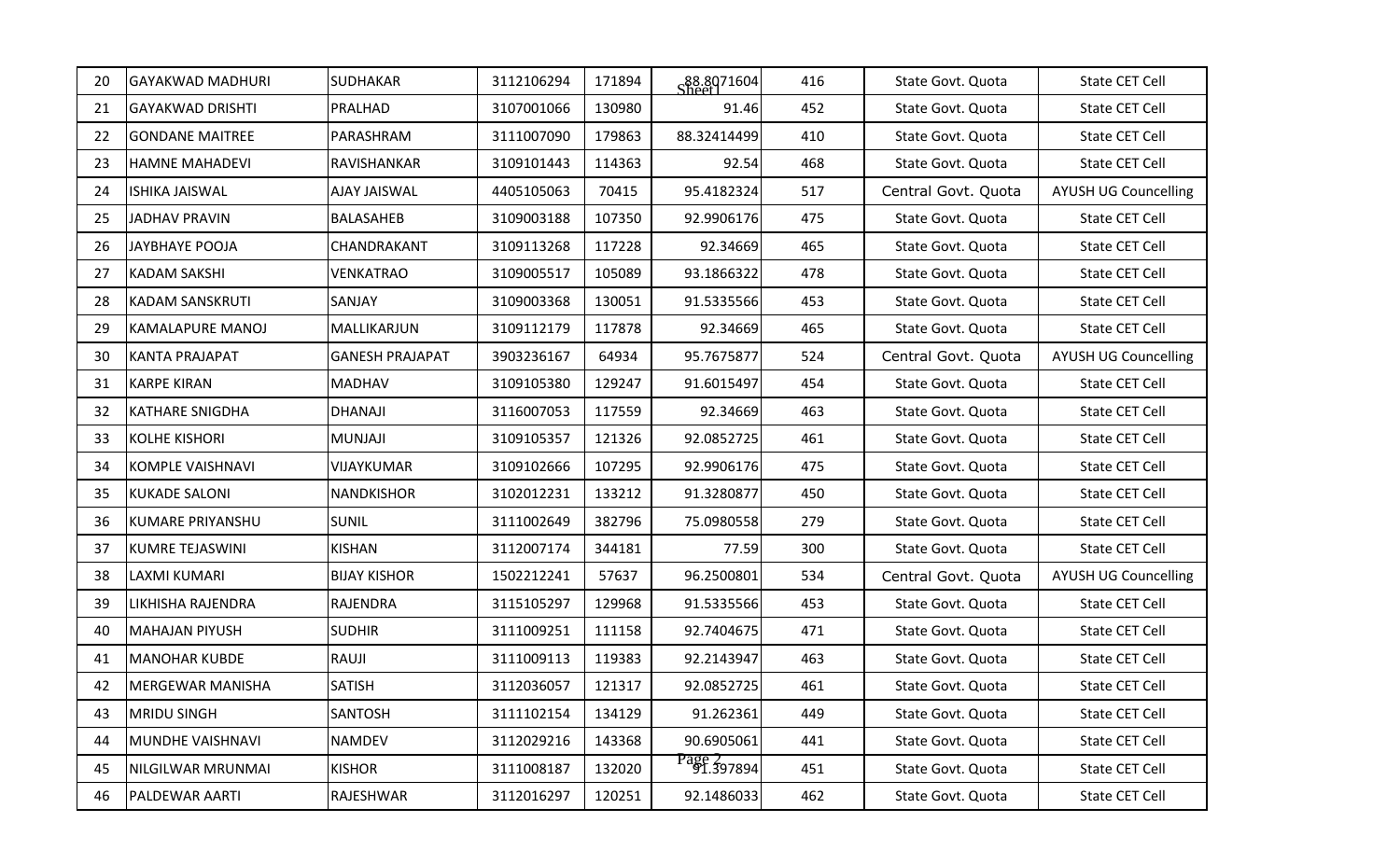| 47 | <b>PATLE SEJAL</b>        | <b>MANOJ</b>         | 3111024250 | 132080 | 91.397894            | 451 | State Govt. Quota   | State CET Cell              |
|----|---------------------------|----------------------|------------|--------|----------------------|-----|---------------------|-----------------------------|
| 48 | <b>POLKAR ARTI</b>        | <b>DHONDIRAM</b>     | 3109104204 | 127265 | 91.742587            | 456 | State Govt. Quota   | State CET Cell              |
| 49 | <b>PRINCI GUPTA</b>       | <b>RAM PRAKASH</b>   | 4407017502 | 70210  | 95.4182324           | 517 | Central Govt. Quota | <b>AYUSH UG Councelling</b> |
| 50 | <b>PRIYANKA JAMGE</b>     | <b>GOVIND</b>        | 3905110208 | 218901 | 85.7688375           | 380 | State Govt. Quota   | State CET Cell              |
| 51 | <b>RATHOD BANTIL</b>      | <b>RAM</b>           | 3112101515 | 136649 | 91.1938498           | 447 | State Govt. Quota   | State CET Cell              |
| 52 | <b>RATHOD MANISHA</b>     | <b>VASANT</b>        | 3112113258 | 120511 | 92.1486033           | 462 | State Govt. Quota   | State CET Cell              |
| 53 | <b>RAY RUPAL</b>          | <b>TARUN</b>         | 3111015371 | 185007 | 88.0010853           | 406 | State Govt. Quota   | State CET Cell              |
| 54 | <b>SANKALP BAWANKAR</b>   | <b>BAKARAM</b>       | 3905015343 | 135832 | 91.1938498           | 448 | State Govt. Quota   | State CET Cell              |
| 55 | <b>SATHE SHITAL</b>       | <b>TRYAMBAK</b>      | 3109007144 | 197036 | 87.1633448           | 396 | State Govt. Quota   | State CET Cell              |
| 56 | <b>SHAIKH ARSHAD</b>      | ASLAM                | 3115021056 | 130494 | 91.5335566           | 453 | State Govt. Quota   | State CET Cell              |
| 57 | <b>SHAIKH SABA</b>        | <b>MOHAMMED</b>      | 3112115116 | 129820 | 91.5335566           | 453 | State Govt. Quota   | State CET Cell              |
| 58 | <b>SHINDE SAKSHI</b>      | <b>BALAJI</b>        | 3109001205 | 127635 | 91.6721331           | 455 | State Govt. Quota   | State CET Cell              |
| 59 | <b>SHUBHANGI KARDURE</b>  | <b>BHAIRUBA</b>      | 3109001353 | 118288 | 92.2817403           | 464 | State Govt. Quota   | State CET Cell              |
| 60 | <b>SONKUSALE BADAL</b>    | <b>MORESHWAR</b>     | 3111122221 | 124185 | 91.9458541           | 459 | State Govt. Quota   | State CET Cell              |
| 61 | <b>SONTAKKE RUCHA</b>     | RAJIV                | 3112111274 | 125457 | 91.8125228           | 457 | State Govt. Quota   | State CET Cell              |
| 62 | <b>SUNITA BHAKAR</b>      | <b>JASVEER SINGH</b> | 3903125318 | 59571  | 96.1105323           | 531 | Central Govt. Quota | <b>AYUSH UG Councelling</b> |
| 63 | <b>SUREKHA SOLANKE</b>    | <b>VITTHAL</b>       | 3113002796 | 131732 | 91.464074            | 452 | State Govt. Quota   | State CET Cell              |
| 64 | <b>SUTRAVE AKSHAY</b>     | <b>GAJANAN</b>       | 3103005335 | 125998 | 91.8125228           | 457 | State Govt. Quota   | State CET Cell              |
| 65 | <b>SUWARNKAR SHRAVANI</b> | CHANDRASHEKHAR       | 3112028127 | 122342 | 92.0127465           | 460 | State Govt. Quota   | State CET Cell              |
| 66 | <b>TANZILA ADAN SYED</b>  | SALIM JAVED          | 3102011191 | 68694  | 95.5167901           | 519 | State Govt. Quota   | State CET Cell              |
| 67 | TAWARE VAISHNAVI          | <b>SATISH</b>        | 3109007310 | 135839 | 91.1938498           | 448 | State Govt. Quota   | State CET Cell              |
| 68 | <b>THORAT RUTUJA</b>      | <b>GANPAT</b>        | 3109112286 | 124444 | 91.8782495           | 458 | State Govt. Quota   | State CET Cell              |
| 69 | <b>TOTEWAD SHITAL</b>     | <b>BALAJI</b>        | 3112017239 | 120599 | 91.1486033           | 462 | State Govt. Quota   | State CET Cell              |
| 70 | <b>VAISHNAVI MOHURLE</b>  | PRAKASHRAO           | 3103001525 | 108131 | 92.9906176           | 475 | State Govt. Quota   | State CET Cell              |
| 71 | <b>VASAVE AASHWIN</b>     | <b>IRMA</b>          | 3122013226 | 377024 | 75.4707879           | 282 | State Govt. Quota   | State CET Cell              |
| 72 | <b>WAGATKAR PRASHANT</b>  | <b>BHAGORAO</b>      | 3112012207 | 373351 | Page 3<br>75.7872746 | 284 | State Govt. Quota   | State CET Cell              |
| 73 | <b>WALUKAR ARTI</b>       | <b>SUBHASH</b>       | 3106015187 | 107297 | 92.9906176           | 475 | State Govt. Quota   | State CET Cell              |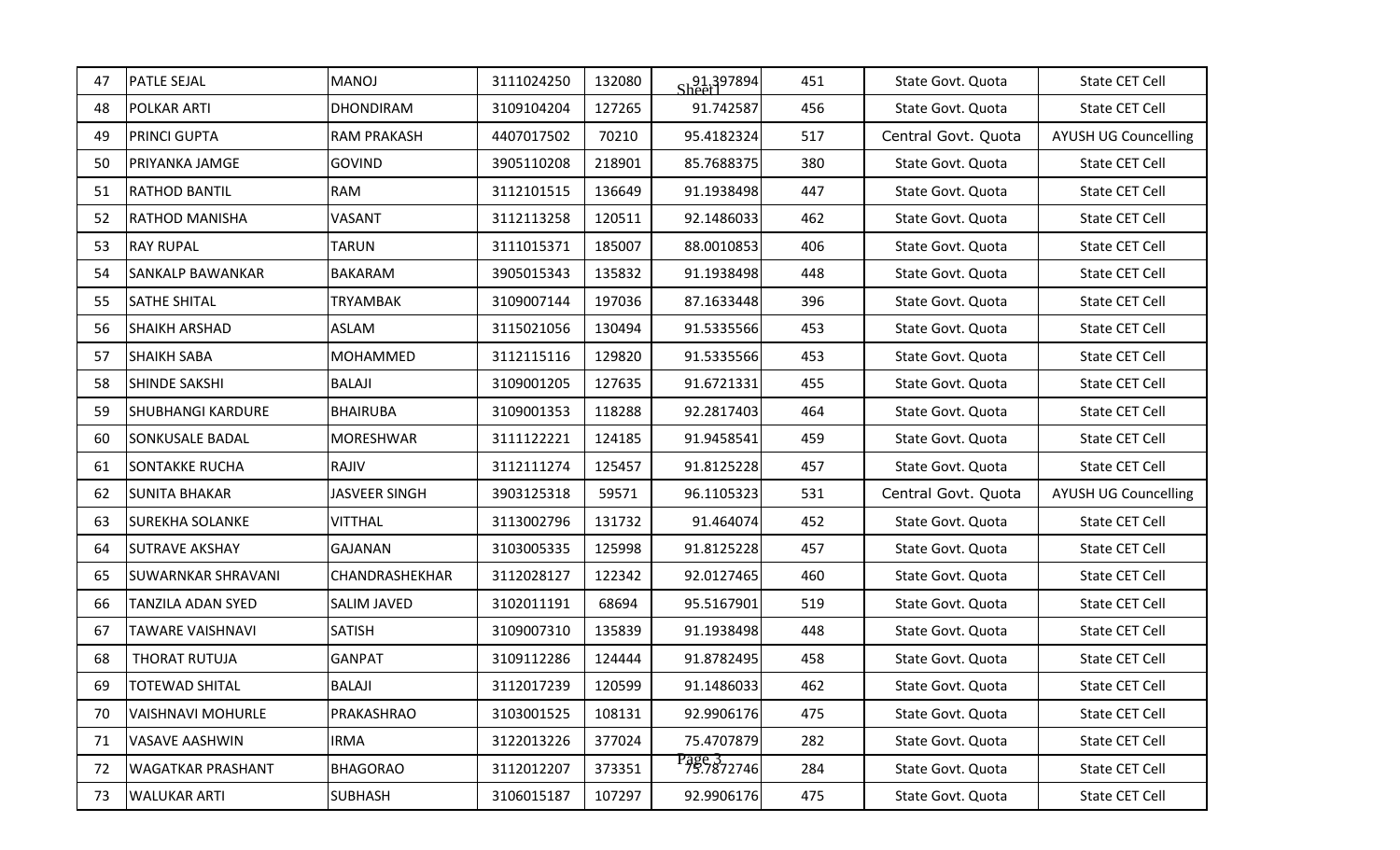| $\overline{\phantom{a}}$<br>.<br>771<br>YAL | <b>NE</b><br>ᇊ<br>$\overline{\phantom{0}}$ | ALKISHOP<br>LIUGA | $^{\circ}12289$ | 1 วิกวิริก<br>, u<br>ノハレ | 5497<br><b>Q1</b><br>$\sim$ $\sim$<br>.<br>' heet | .<br>45. | state<br>Quota<br>Govt | $\sim$ $\sim$ $\sim$ $\sim$<br>State<br><b>Cel</b><br>╰ |
|---------------------------------------------|--------------------------------------------|-------------------|-----------------|--------------------------|---------------------------------------------------|----------|------------------------|---------------------------------------------------------|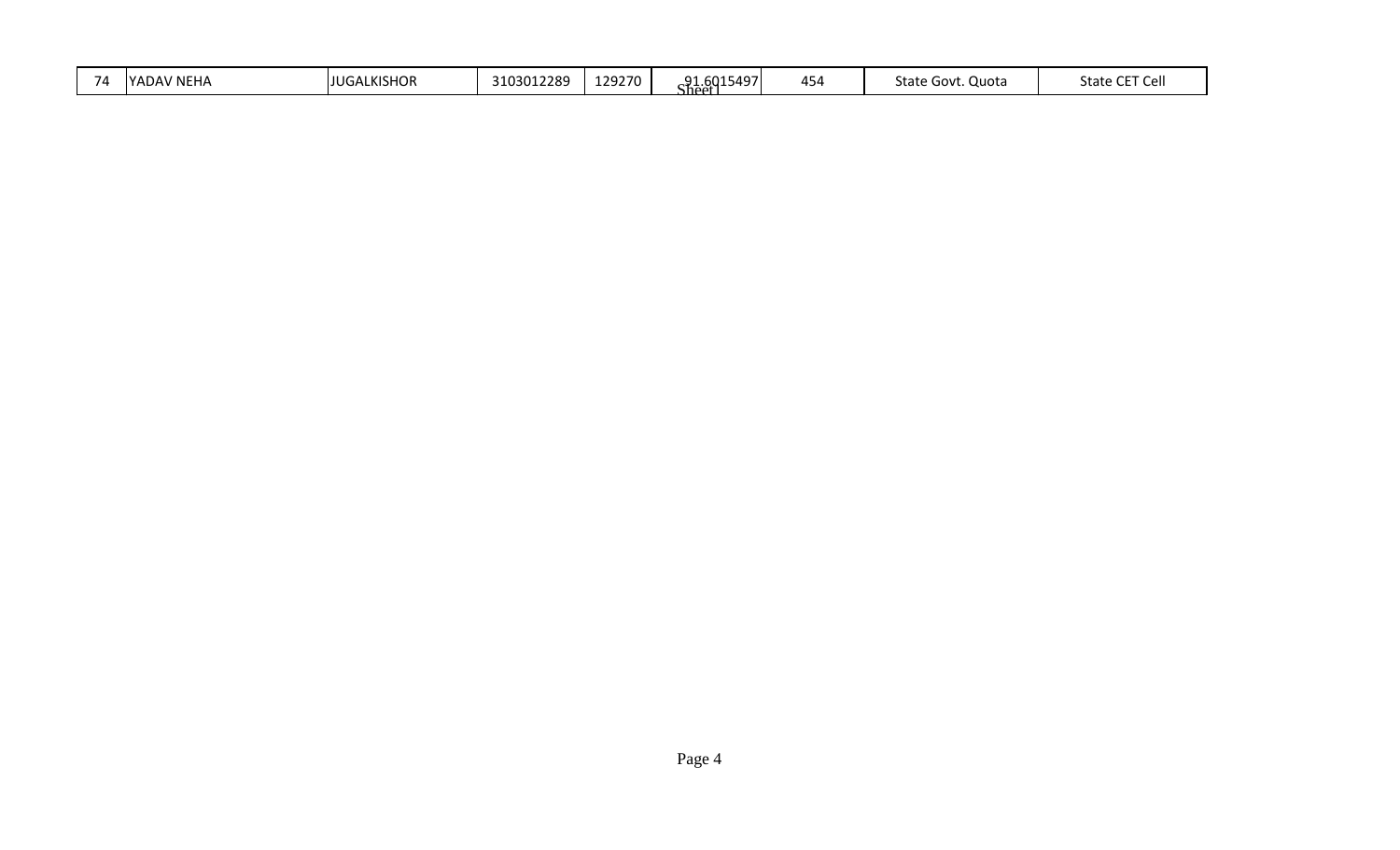| Category<br>(UR, EWS, OBC, SC, ST, P<br>wD) |
|---------------------------------------------|
| <b>OPEN</b>                                 |
| <b>EWS</b>                                  |
| OBC                                         |
| <b>SC</b>                                   |
| <b>ST</b>                                   |
| <b>ST</b>                                   |
| <b>OBC</b>                                  |
| <b>OBC</b>                                  |
| SC                                          |
| <b>OBC</b>                                  |
| NT <sub>1</sub>                             |
| SC                                          |
| <b>EWS</b>                                  |
| <b>OBC</b>                                  |
| <b>OPEN</b>                                 |
| SC                                          |
| OBC                                         |
| SC                                          |
| SC                                          |
|                                             |

Sheet1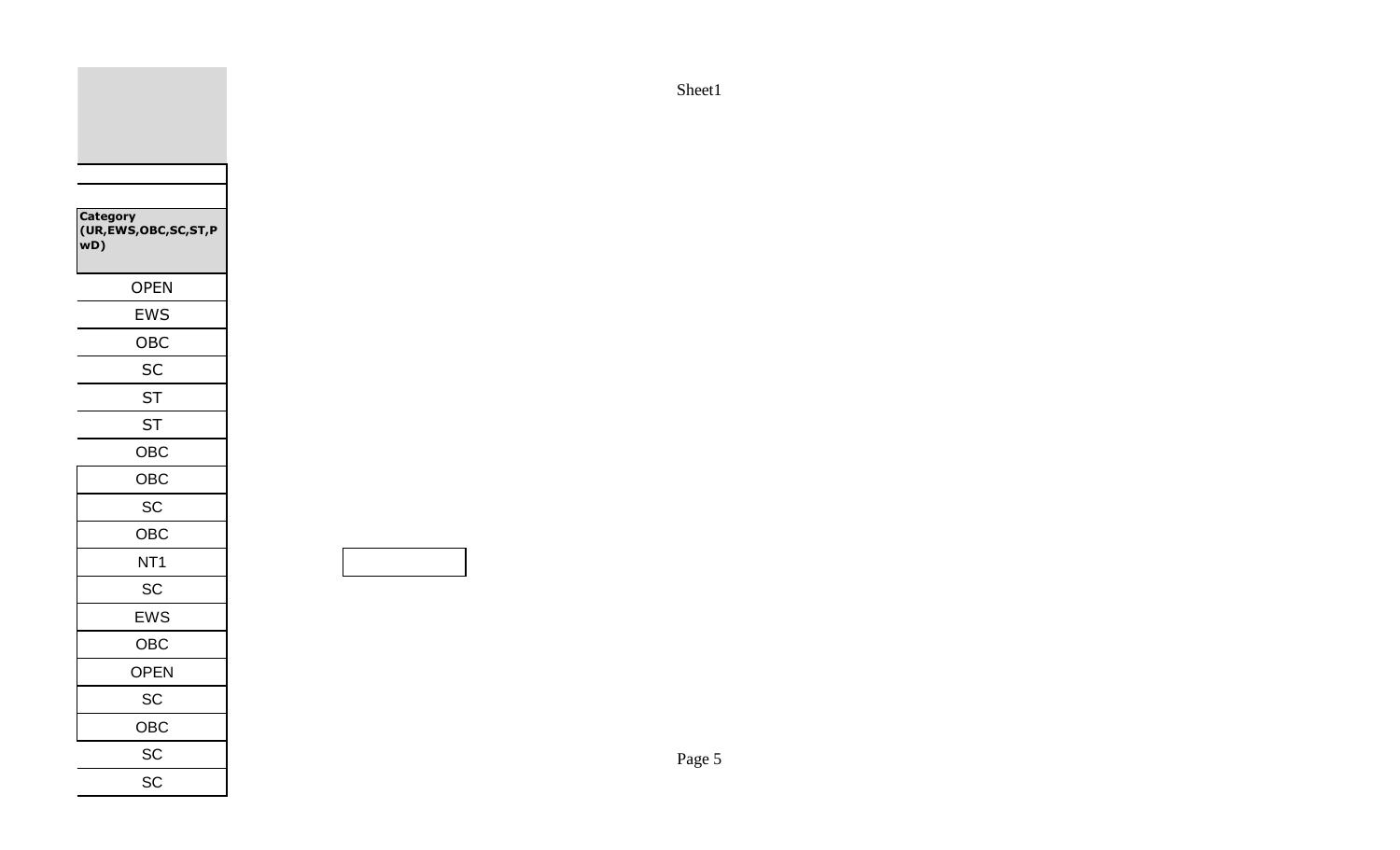| $\sf SC$        |
|-----------------|
| NT <sub>2</sub> |
| SC              |
| EWS             |
| OBC             |
| EWS             |
| OPEN            |
| EWS             |
| EWS             |
| OPEN            |
| OBC             |
| EWS             |
| OPEN            |
| EWS             |
| ${\sf OBC}$     |
| OBC             |
| <b>ST</b>       |
| <b>ST</b>       |
| EWS             |
| OBC             |
| NT <sub>2</sub> |
| OBC             |
| OBC             |
| OPEN            |
| $NT-D$          |
| ${\sf OBC}$     |
| <b>OPEN</b>     |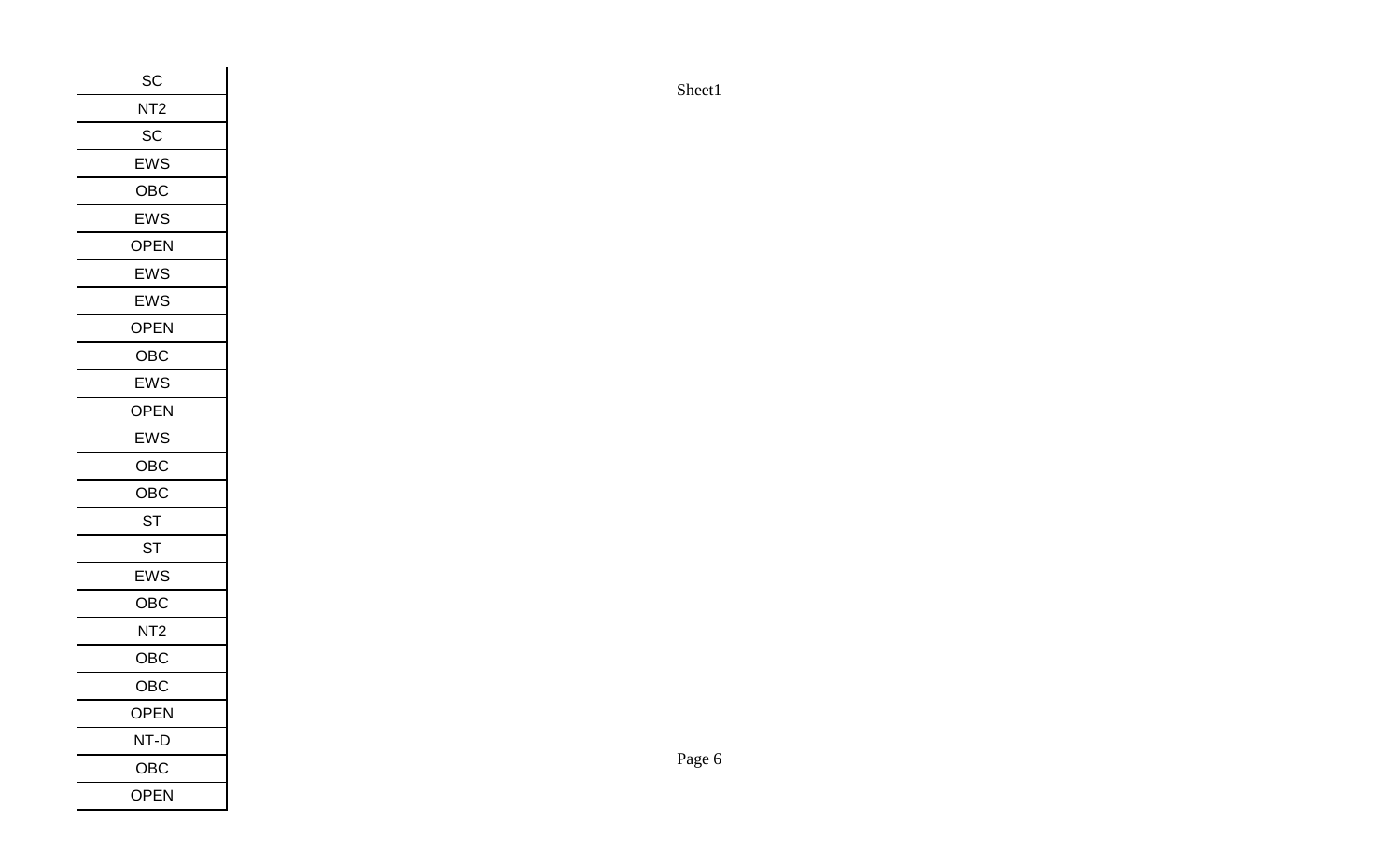| ${\sf OBC}$ |        |        |
|-------------|--------|--------|
| ${\sf OBC}$ |        | Sheet1 |
| OPEN        |        |        |
| EWS         |        |        |
| VJ          |        |        |
| VJ          |        |        |
| $\sf SC$    |        |        |
| OBC         |        |        |
| SC          |        |        |
| EWS         |        |        |
| EWS         |        |        |
| OPEN        |        |        |
| OPEN        |        |        |
| ${\sf OBC}$ |        |        |
| OPEN        |        |        |
| ${\sf OBC}$ |        |        |
| EWS         |        |        |
| ${\sf OBC}$ |        |        |
| ${\sf OBC}$ |        |        |
| OPEN        |        |        |
| ${\sf OBC}$ |        |        |
| EWS         |        |        |
| OPEN        |        |        |
| ${\sf OBC}$ |        |        |
| <b>ST</b>   |        |        |
| <b>ST</b>   | Page 7 |        |
| OBC         |        |        |